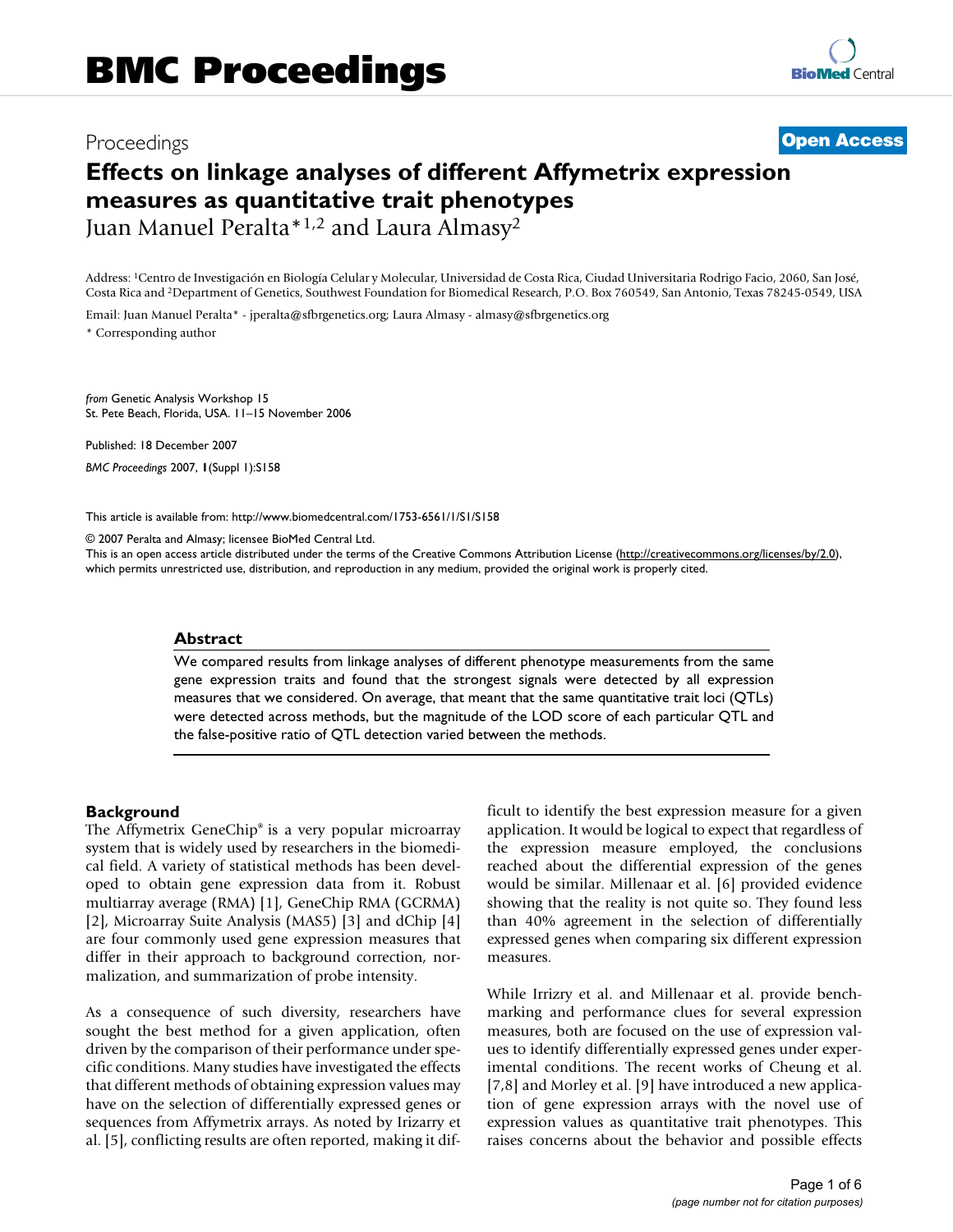that the choice of a particular expression measure might have on downstream analyses such as heritability estimates and linkage. The data from Morley et al. [9] available in Problem 1 of Genetic Analysis Workshop 15 (GAW15) provide a convenient way to explore some of those concerns.

We were particularly interested in knowing whether the linkage signals detected by using phenotypes derived from a particular expression measure would still be present if other expression measures were to be used. This can be approached in several ways [10]. In this work we took a results-oriented look at how well overall conclusions from linkage results derived from phenotypes calculated from one expression measure stand up when other expression measures are used. To that end, we compared the linkage results from an analysis of some of the phenotypes used by Morley et al., with the results derived from four commonly used gene expression measures.

# **Methods**

The GAW15 Problem 1 (P1) data set was used by this study [11]. Immortalized B cell gene expression data of 8793 probe sets (probes) from each of 276 GeneChip® Human Genome Focus Arrays was available for 193 individuals (56 founders) of 14 three-generation Centre d'Etude du Polymorphisme Humain families. Quantitative trait phenotypes derived from the 3554 probes with the most variable expression phenotypes identified by Morley et al. (P1QP) were also provided for 194 individuals.

RMA, GCRMA, MAS5, and two dChip gene expression values (DCHIPPM: only perfect-match probe data from each array was used for background correction; DCHIPMM: mismatch probe data was subtracted from perfect-match data during background correction) were estimated and  $log<sub>2</sub>$ -transformed with Bioconductor [12]. The duplicate arrays that were available for some individuals (*n* = 82) were not used.

As described by McClintick et al. [13], three probes with very strong sex-specific expression were found: 214218\_s\_at (female), 205000\_at and 206700\_s\_at (male). Their expression values were in disagreement with the specified genders of individuals 1421–8 (male) and 1421–14 (female). The arrays and P1QP of those two individuals were excluded from analyses.

Heritabilities of all P1QP traits were estimated with SOLAR [14], using the tdist adjustment, which allows for the robust estimation of the mean and variance from a trait when its distribution deviates from multivariate normality. The significance of each heritability estimate was then subjected to the family-wise type I error rate (FWER)

adjustment of Sidak [15]. All probes from P1QP with heritabilities ≥ 0.5 and a FWER *p*-value  $≤$  0.05 were selected as the quantitative traits for linkage.

The expression values of the selected traits defined the RMAQP, GCRMAQP, MAS5QP, DCHIPPMQP, and DCHIPMMQP phenotype sets according to the expression measure from which they originated. The phenotypes of the selected traits from P1QP were used as a baseline for heritability and LOD score comparisons (REFQP). Note that REFQP and MAS5QP should be highly correlated because both were derived from MAS5 expression values.

In addition, a "false-positive set" of phenotypes was derived from the phenotype sets described above (the "real-linkage set"). In order to preserve the heritability structure of the real phenotype sets, and since Hinrichs et al. [16] found a high intraclass correlation between the sib phenotypes, phenotypes were randomly swapped between whole families by shuffling the family identifiers of each individual, keeping the same generational hierarchy intact.

A genetic map for linkage analyses was derived from the P1 physical map using the single-nucleotide polymorphism (SNP) Mapping web application at the University College of Dublin (UCD) Conway Institute of Biomolecular and Biomedical Research [17]; eight markers not mapped by it were linearly interpolated. Mendelian inheritance inconsistencies and double-recombinant genotypes were blanked from the P1 SNP genotypes according to mistyping probabilities from Simwalk [18]. Multipoint IBD matrices for all 2882 autosomal and X-linked SNP markers were constructed with Merlin [19] and Merlin's minx.

Heritability and linkage analyses of the selected quantitative traits and phenotypes of all 14 families were performed with SOLAR, using the tdist adjustment and sex as the only covariable. LOD scores were calculated at 5-cM intervals along the 22 autosomes and the X chromosome, and at 1-cM intervals around signals  $\geq 2$ .

We focused our observations on LOD scores equal to or above two different thresholds: three and five. In addition, because there is likely to be a correlation between the magnitude of closely located high LOD scores, we summarized them as a signal (a QTL), defined by the highest local maximum over the range of contiguous LOD scores that passed the threshold criteria. This gave us the highest peaks of the local LOD score curve, and its width (in centimorgans) at the threshold level. In this way, we expected to reduce the number of possibly redundant linkage signals in a region to a few. We arbitrarily defined *cis* linkages as those signals that included the location of the trait's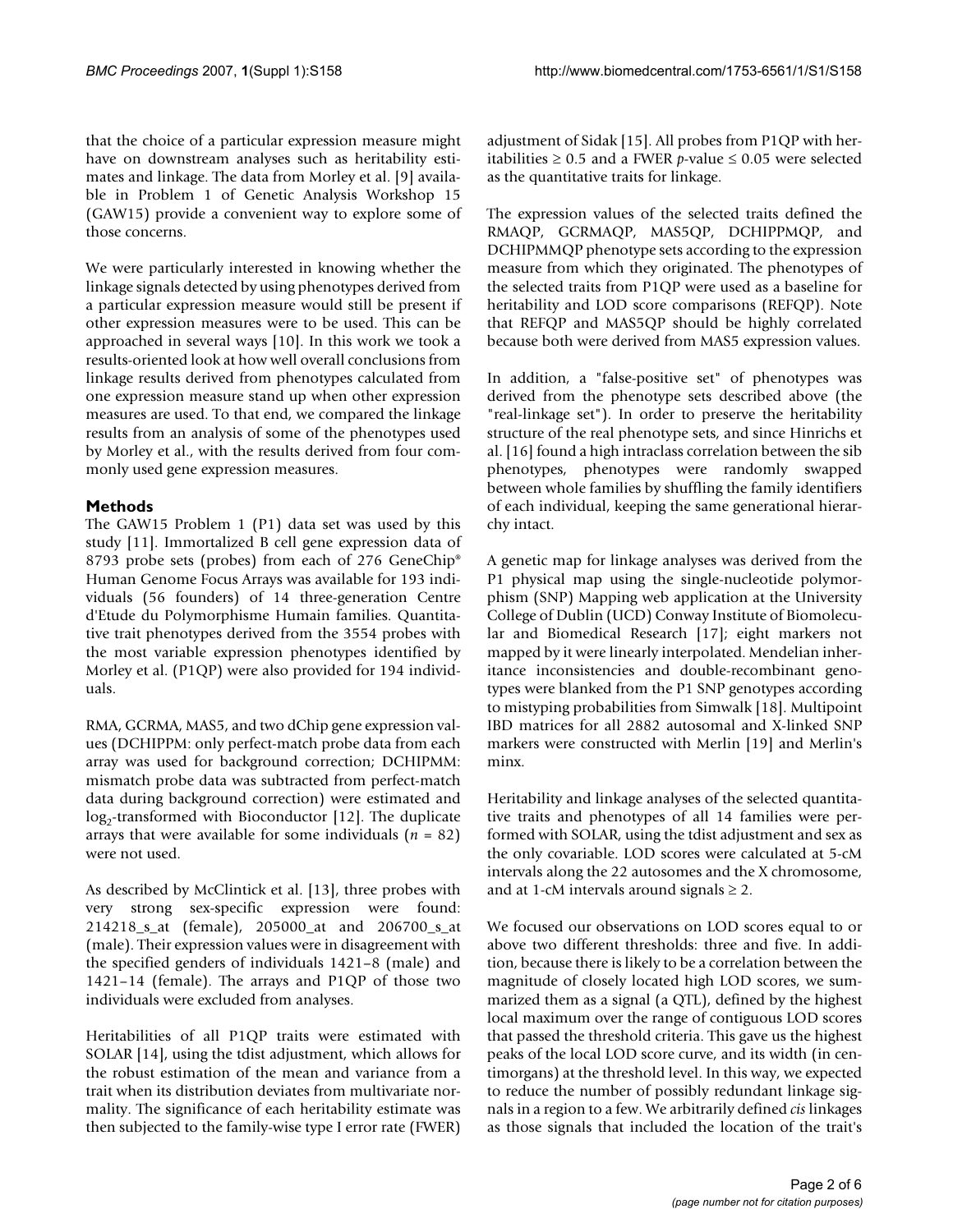### **Table 1: Distribution of the heritabilities**

| Set              | Heritability |                  |  |  |  |
|------------------|--------------|------------------|--|--|--|
|                  | Median       | Range            |  |  |  |
| <b>REFQT</b>     | 0.57         | $0.50$ to $0.89$ |  |  |  |
| MAS5QP           | 0.53         | 0.38 to 0.82     |  |  |  |
| <b>RMAQP</b>     | 0.49         | 0.20 to 0.96     |  |  |  |
| <b>GCRMAOP</b>   | 0.51         | 0.23 to 0.99     |  |  |  |
| <b>DCHIPMMOP</b> | 0.49         | $0.00$ to $0.92$ |  |  |  |
| <b>DCHIPPMOP</b> | 0.50         | $0.00$ to $0.92$ |  |  |  |

probe (regardless of the length of the region). For *trans* linkages, the signals did not include the location of the trait's probe. Note that this is a different definition than the one used by Morley et al.

#### **Results**

Eighty-two probes with  $h^2 \ge 0.5$  in P1QP were selected as the quantitative traits analyzed by this study. There was good agreement between heritabilities of the real-linkage set and of the false-positive set, suggesting that the heritability structure was indeed preserved in the false-positive set. The median heritability estimates of the traits from all the phenotype sets were close to the selection threshold of  $0.5 \leq h^2$  (Table 1). Phenotype sets derived from related expression measures showed similar ranges of variation and were more correlated with each other (Pearson's  $r_{\text{REFQP-MASSQP}} = 0.68$ ,  $r_{\text{RMAQP-GCRMAQP}} = 0.88$ ,  $r_{\text{DCHIPMM}}$  $D$ <sub>DCHIPPM</sub> = 0.86) than with the other phenotype sets (data not shown). While REFQP and MAS5QP are both MAS5 expression values, different procedures were used to generate them, which explains the lower correlation between their heritabilities. For the same reason, MASQP was more correlated with RMAQP, GCRMAQP, DCHIPMM, and DCHIPPM than REFQP was (data not shown).

All false-positive linkages were *trans* linkages, regardless of the threshold used, with the exception of one *cis* linkage observed for a MAS5-derived phenotype (Table 2). The median number of false QTLs detected was 48 for LOD ≥ 3 and 1.5 for  $LOD \geq 5$ . A very strong correlation between the mean false-positive LOD and the number of false *cis* (*r*  $= 0.986$ ,  $p = 3 \times 10^{-4}$  and *trans*  $(r = 0.956, p = 3 \times 10^{-3})$ QTLs was found. MAS5QP showed a considerable departure from the median number of false QTLs because it gave higher false-positive LOD scores.

For the real-linkage set the number of observed *trans* QTLs was almost two times the number of *cis* QTLs, at a threshold of three (Table 3). There was no significant correlation between either the mean LOD and the number of *cis* (*r* = -0.214, *p* = 0.68), or the number of *trans* (*r* = -0.789, *p* = 0.06) QTLs. However, increasing the threshold to  $LOD \geq$ 5 lead to the reverse situation, where *cis* QTLs were almost five times more frequent than *trans* QTLs. The correlation with the mean LOD remained non-significant for number of *cis* (*r* = -0.699, *p* = 0.12) and *trans* (*r* = -0.676, *p* = 0.14) QTLs. The maximum LOD score observed was similar between phenotypes from related expression measures (Table 3).

Each *cis* QTL detected in a phenotype set was from a different trait at both thresholds, but more than one *trans* QTL was detected for the same trait only at the lowest threshold (with the exception of MAS5QP and DCHIPPM). Almost all *cis* QTLs detected at LOD ≥ 3 had a LOD ≥ 5, while approximately a tenth of the *trans* QTLs did. Figure 1 gives a graphical representation of the concordance rates between the methods, and it can be seen that there is much better agreement between them at the higher threshold of  $LOD \geq 5$ .

|                  |                |      | $LOD \geq 2$ |     | $LOD \geq 3$ | $LOD \geq 4$ | $LOD \geq 5$ | $LOD \geq 6$ |
|------------------|----------------|------|--------------|-----|--------------|--------------|--------------|--------------|
| Set              | Mean LOD (max) | cis  | trans        | cis | trans        | trans        | trans        | trans        |
| <b>REFQT</b>     | 3.44(5.91)     |      | 196(52)      |     | 44 (16)      | 2(2)         | 2(2)         |              |
| MAS5OP           | 3.74(7.18)     | 3(2) | 551(57)      |     | 215(26)      | 110(3)       | 4 $(2)$      | 7(1)         |
| <b>RMAOP</b>     | 3.46(5.33)     |      | 223(59)      |     | 34(20)       | 4(3)         |              |              |
| <b>GCRMAOP</b>   | 3.45(5.36)     |      | 183(54)      |     | 27(13)       | 5(5)         |              |              |
| <b>DCHIPMMOP</b> | 3.51(5.17)     |      | 214(53)      |     | 52(17)       | l I (5)      |              |              |
| <b>DCHIPPMOP</b> | 3.55(5.89)     |      | 302(51)      |     | 96 (17)      | 17(3)        | 6(1)         |              |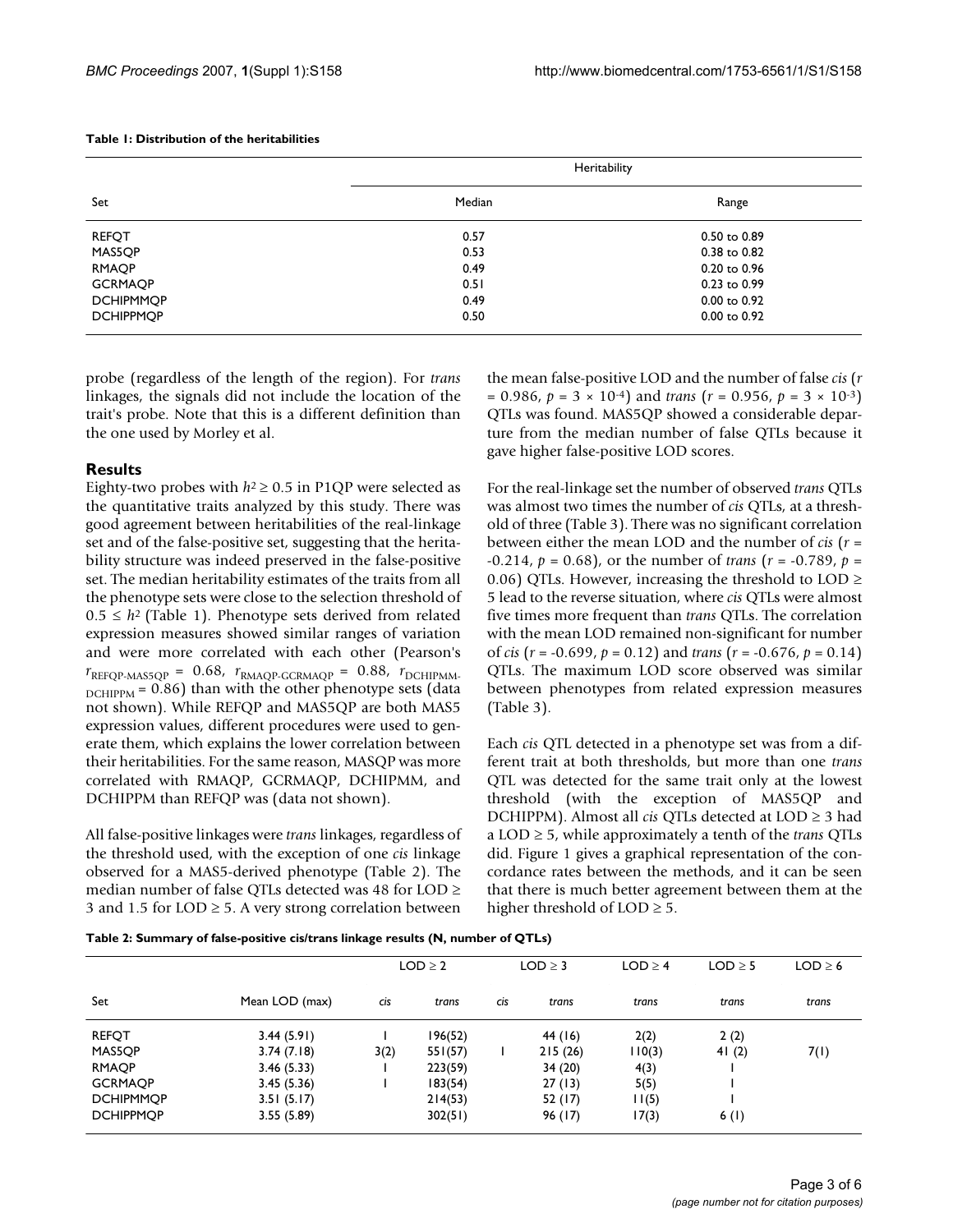| Set              | Mean LOD (max) |                 | $LOD \geq 3$     | $LOD \geq 5$ |                  |
|------------------|----------------|-----------------|------------------|--------------|------------------|
|                  |                | cis N           | trans N (Traits) | cis N        | trans N (Traits) |
| <b>REFQT</b>     | 5.54(20.01)    | 15              | 25(11)           | Н            |                  |
| MAS5QP           | 4.11(20.49)    | 15              | 184(18)          | 10           | 33(5)            |
| <b>RMAQP</b>     | 5.85 (23.09)   | 10              | 26(16)           | Н            |                  |
| <b>GCRMAOP</b>   | 5.44 (23.09)   | н               | 28(13)           | 10           |                  |
| <b>DCHIPMMOP</b> | 4.77(25.17)    | Н               | 42 (12)          | 9            |                  |
| <b>DCHIPPMOP</b> | 4.40(25.36)    | $\overline{10}$ | 62(12)           | 8            | 4(2)             |

#### **Table 3: Summary of cis/trans real-linkage results (***N***, number of QTLs)**

The magnitude of detected *cis* and *trans* QTLs from all phenotype sets is contrasted with their corresponding magnitude in the reference phenotype set, REFQP, in Figure 2. While most of the *cis* QTLs are being detected in all the phenotype sets, their LOD score magnitude changes. Note, however, that *cis* QTLs from MAS5QP match closely the magnitude of those from REFQP. The situation is different for *trans* QTLs because a large proportion (91%) of MAS5 *trans* QTLs were not detected in REFQP. A large number (84%) of REFQP *trans* QTLs were not detected by DCHIPPM. Conversely, few (3%) DCHIPPM *trans* QTLs were detected in REFQP.

## **Discussion**

We performed linkage analyses with different phenotype measurements of the same group of expression traits and detected several QTLs. Because true QTLs are not known for any of the traits in the original data, we can not address certain issues that are of interest, such as how different expression measures affect the power to detect QTLs. However, we were able to gain some insight on other equally interesting effects that the differently pre-processed expression phenotypes had.

For instance, we examined the false-positive rate of QTL detection, based on two LOD score magnitude thresholds, and found a large amount of variation between expression measures. GCRMA was the method that had fewest false positives; MAS5 had the most. Close examination of MAS5QP false positives showed that they were the result of the fluctuation of the LOD score curve – around the threshold used – over the span of many centimorgans. This tended to break related signals as separate QTLs. Examination of three additional thresholds (at  $LOD \geq 2$ , 4 and 6, Table 2) seems to indicate that this phenomenon is not a threshold-induced artifact and suggests that it might be a consequence of the higher magnitude of MAS5QP false-positive LOD scores. However, REFQP – also MAS5 derived phenotypes – did not perform as poorly as MAS5QP, although their phenotypes were not exactly the same. It is likely that differences in the procedure used to construct them – use or not of duplicate arrays – and other quality control steps are the cause of



Figure 1

**Venn diagrams [20] that show the intersections of the sets of QTLs detected by each expression measure for the LOD** ≥ **3 (top,** *N* **= 306) and LOD** ≥ **5 (bottom,** *N* **= 52) thresholds**. The size of each circle is proportional to the number of QTLs detected (but the two figures are not in the same scale). The area in yellow represents the number of QTLs detected by all the six methods: 3% (*n* = 9) for LOD ≥ 3 and 10% (*n* = 5) for LOD ≥ 5.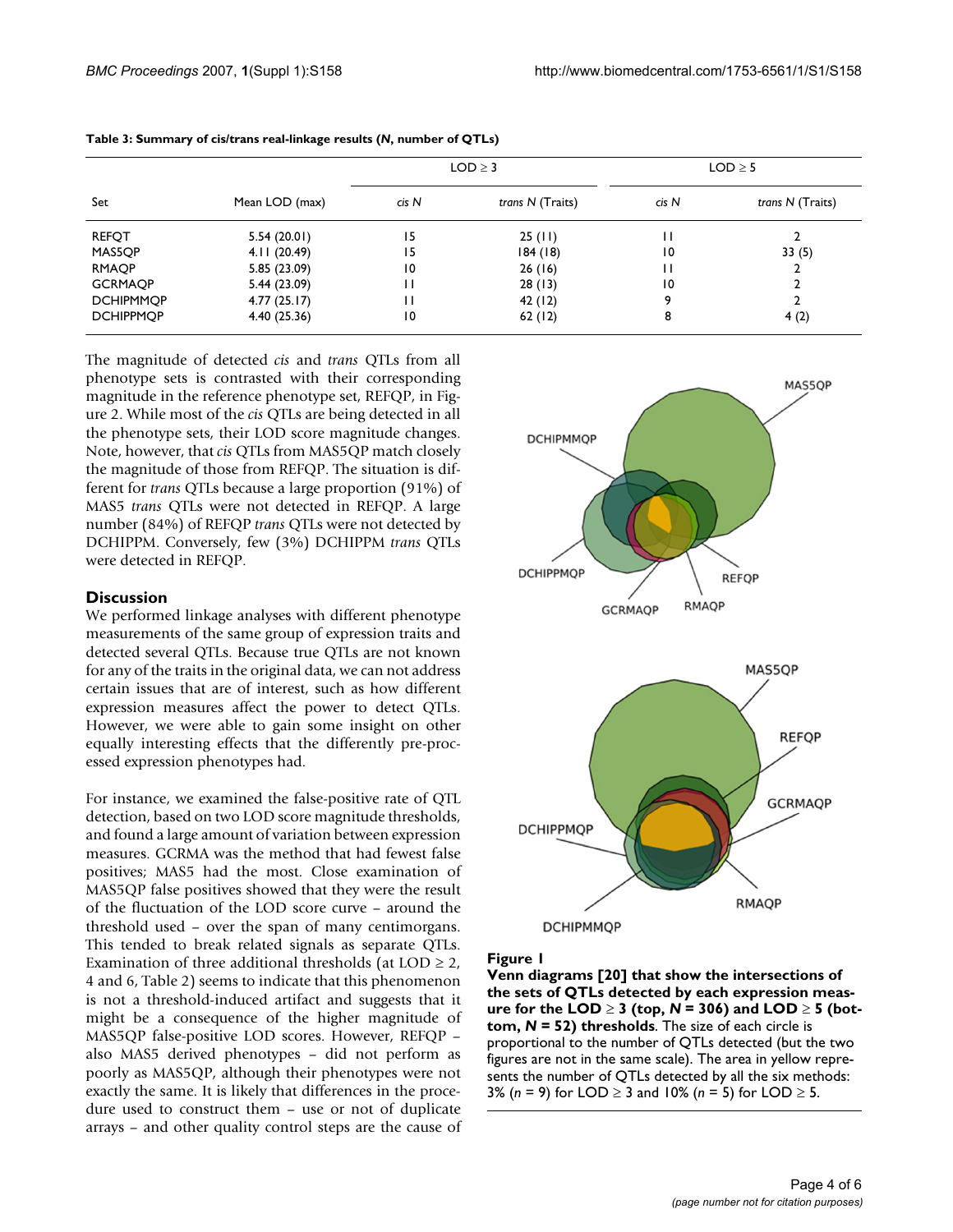

**Comparison of the LOD score magnitude of** *cis* **and** *trans* **QTLs from all five phenotype sets (where LOD** ≥ **3) against QTLs detected in REFQP**. QTLs that were not detected in REFQP have LOD = 0 on the y-axis, while QTLs detected in REFQP but not detected in other phenotype set have LOD = 0 on the x-axis. Note that many *trans* QTLs from MAS5 not present in REFQP are hidden behind DCHIPPM *trans* QTLs (also not present in REFQP) on the x-axis.

their different false-positive behavior. If that is the case, then it might mean that RMAQP, GCRMAQP, DCHIPMM, and DCHIPPM are more robust to the effects of random noise because they were subjected to exactly the same quality control and sampling as MAS5QP but gave considerably lower false positives.

Strong linkage signals appeared independently of the expression measure used to define the phenotype. That meant, on average, that the same QTLs tended to be detected by all measures (Figure 1). Yet, there were large – and apparently non-systematic – between-measure differences in the magnitude of the LOD scores observed for any particular QTL. We do not have an explanation of this phenomenon. However, from a practical point of view, the variation in LOD score magnitude is less of a concern for the strongest signals because the QTLs associated with them are likely to be detected, regardless of the expression measure used, with a reasonable threshold.

There was greater agreement across expression measures for *cis* QTLs than for *trans* QTLs. Because it is likely that *cis* QTLs are characterized by a stronger genetic effect, this is not a surprise [9]. On the other hand, *trans* QTLs were much more in disagreement across measures. They showed a tendency to give weaker signals, possibly because of their smaller genetic effects or because they are more likely to be false positives. That mostly all false-positives were *trans* QTLs would seem to support this notion.

# **Conclusion**

Our results suggest that, for QTLs of large effect sizes, the choosing of one gene expression measure as a quantitative phenotype is not likely to have profound repercussions in the conclusions drawn from linkage analyses of a particular expression trait, provided that false-positive ratios are taken into account, and reasonable QTL detection thresholds are set. However, large differences between the expression measures were observed in some cases, particularly for weaker linkage signals that may be due to QTLs with smaller genetic effects.

# **Competing interests**

The author(s) declare that they have no competing interests.

# **Authors' contributions**

JMP performed the statistical analyses and drafted the manuscript. LA coordinated the study and helped to write the manuscript.